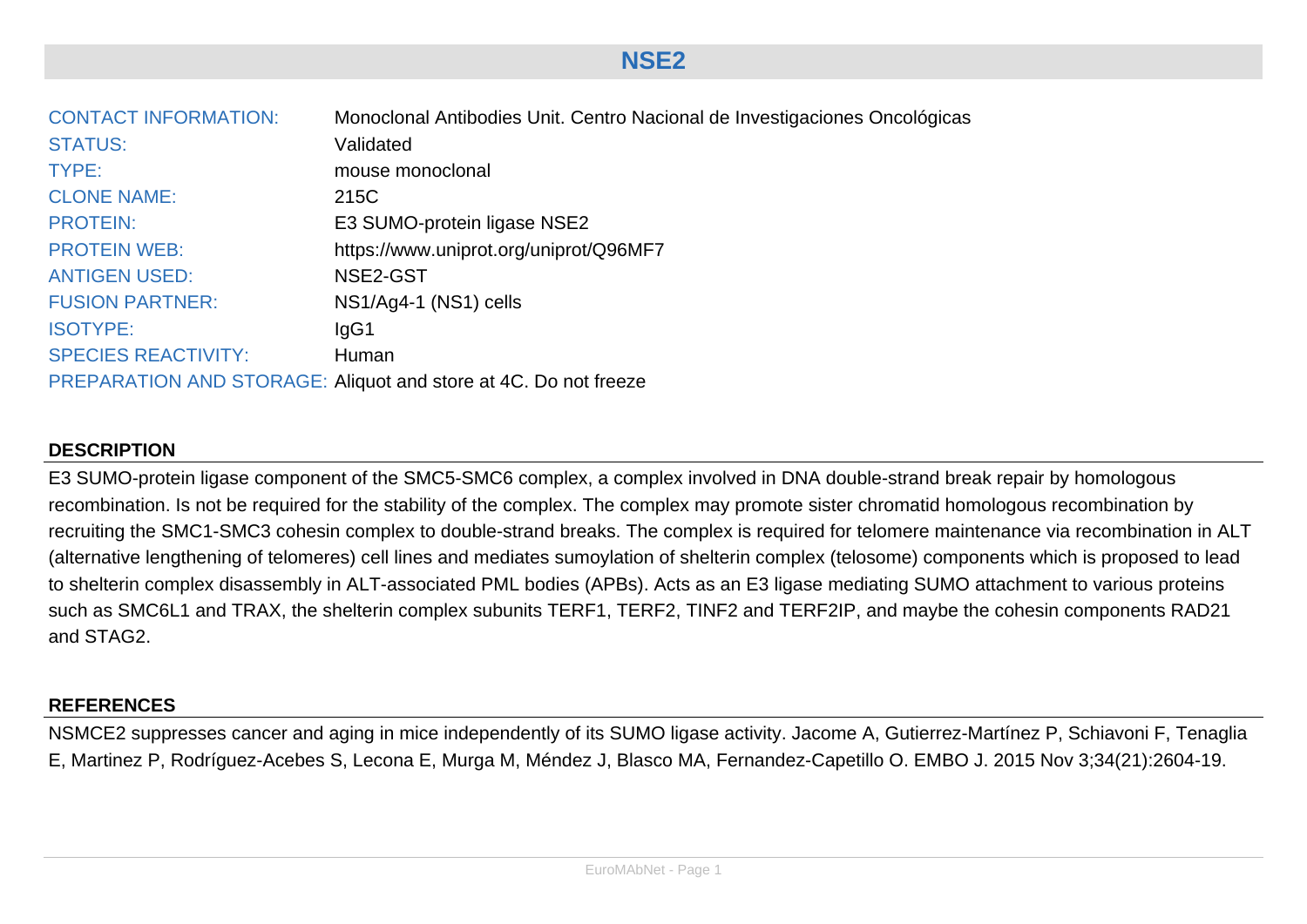## **APPLICATIONS**

| <b>IHC Techniques</b>              |      |      | <b>Clone Dilution Antibody concentration</b> | Antigen retrieval method |          |        |  |         | Visualization kit Positive control Negative control Protein localization Positivity in other species |
|------------------------------------|------|------|----------------------------------------------|--------------------------|----------|--------|--|---------|------------------------------------------------------------------------------------------------------|
| <b>Frozen tissue and cytospins</b> |      |      |                                              |                          |          |        |  |         |                                                                                                      |
| Recommended                        | 215C | Neat | supernatant                                  |                          |          |        |  |         |                                                                                                      |
| <b>Paraffin tissue</b>             |      |      |                                              |                          |          |        |  |         |                                                                                                      |
| Recommended                        | 215C | 1:20 | Purified                                     | Tris-EDTA                | Novolink | Tonsil |  | nuclear |                                                                                                      |
| <b>Immunofluorescence</b>          |      |      |                                              |                          |          |        |  |         |                                                                                                      |



## **215C is able to detect human NSE2 protein in immunocytochemistry**

To confirm that 215C mAb recognizes human NSE2 protein, immunocytochemistry on frozen cytospin preparations of GFP-tagged NSE2 expressed in HEK293T was performed. Cytospin preparation of GFP transfected cells was used as negative control.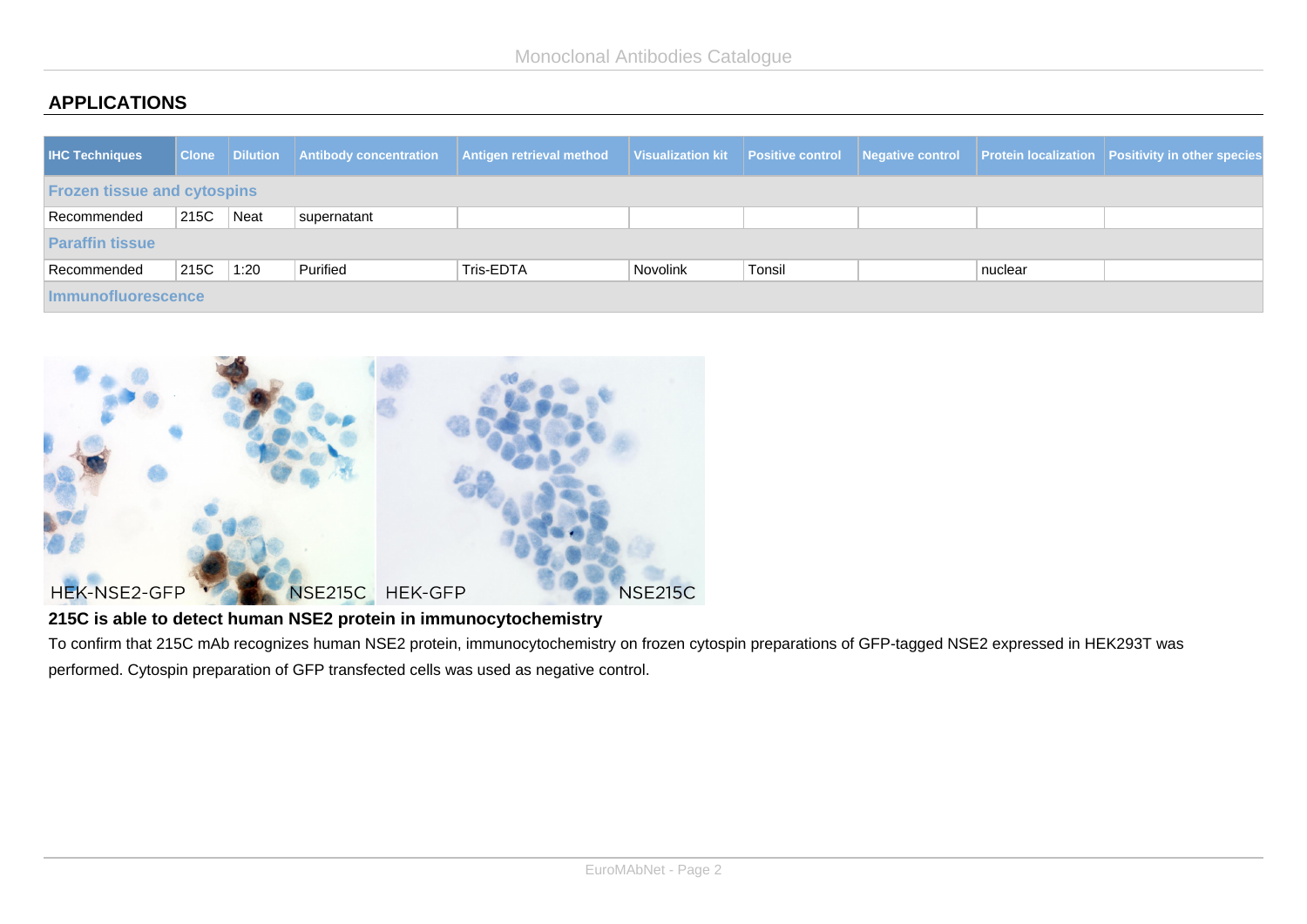

**215C mAb can be used to detect NSE2 protein in human paraffin tissues**

| <b>WB Techniques</b>    | <b>Clone</b> | <b>Dilution</b> | <b>Antibody concentration</b> | <b>Positive control</b> | Negative control | <b>Expected MW</b> | <b>Observed Mw</b> | <b>Positivity in other species</b> |
|-------------------------|--------------|-----------------|-------------------------------|-------------------------|------------------|--------------------|--------------------|------------------------------------|
| <b>Western Blotting</b> |              |                 |                               |                         |                  |                    |                    |                                    |
| Recommended             | 215C         | Neat            | supernatant                   | Ovary                   |                  | 28kDa              | >30kDa             |                                    |
| Immunoprecipitation     |              |                 |                               |                         |                  |                    |                    |                                    |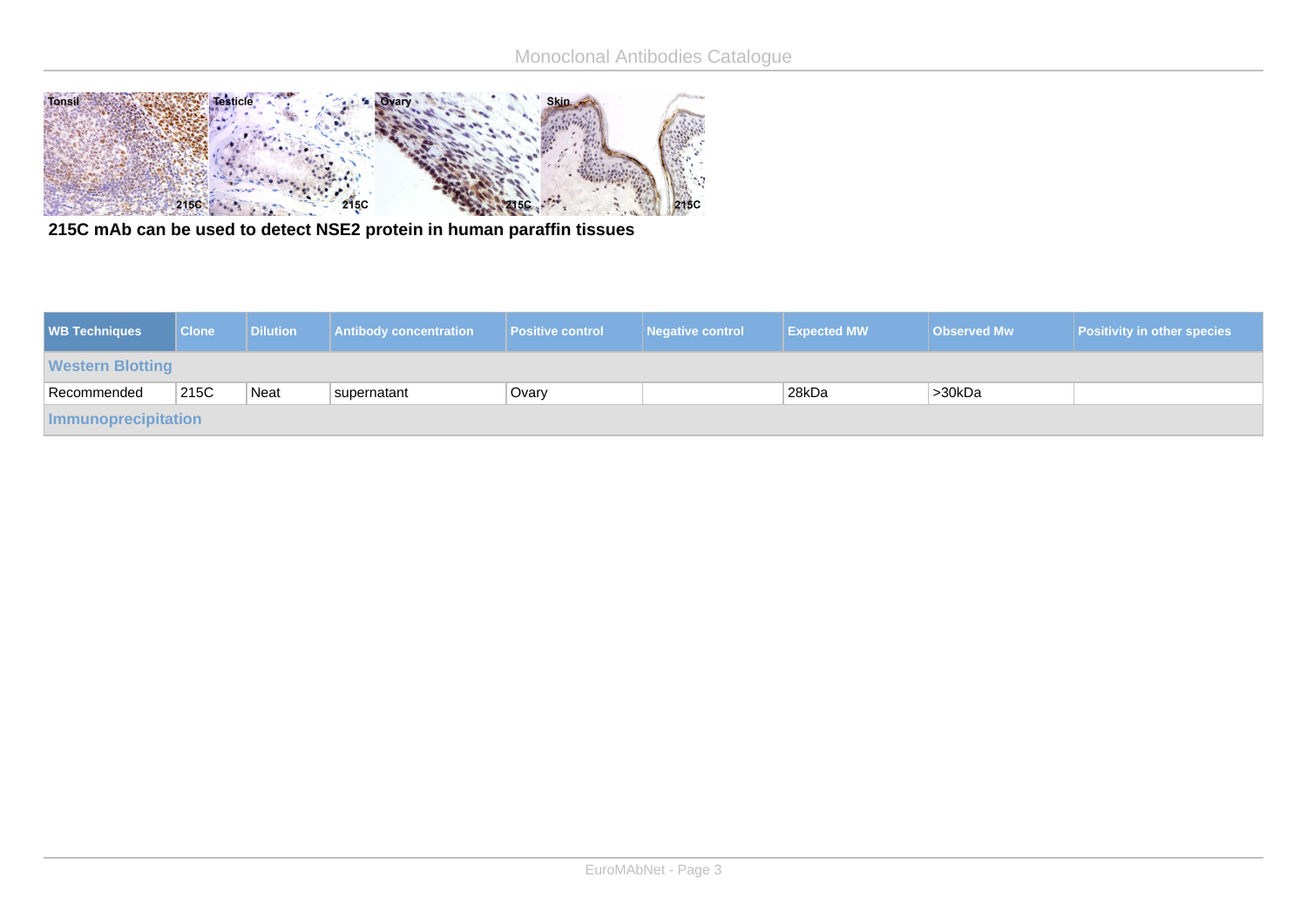

**215C mAb is able to detect human NSE2 protein by WB.** LANES